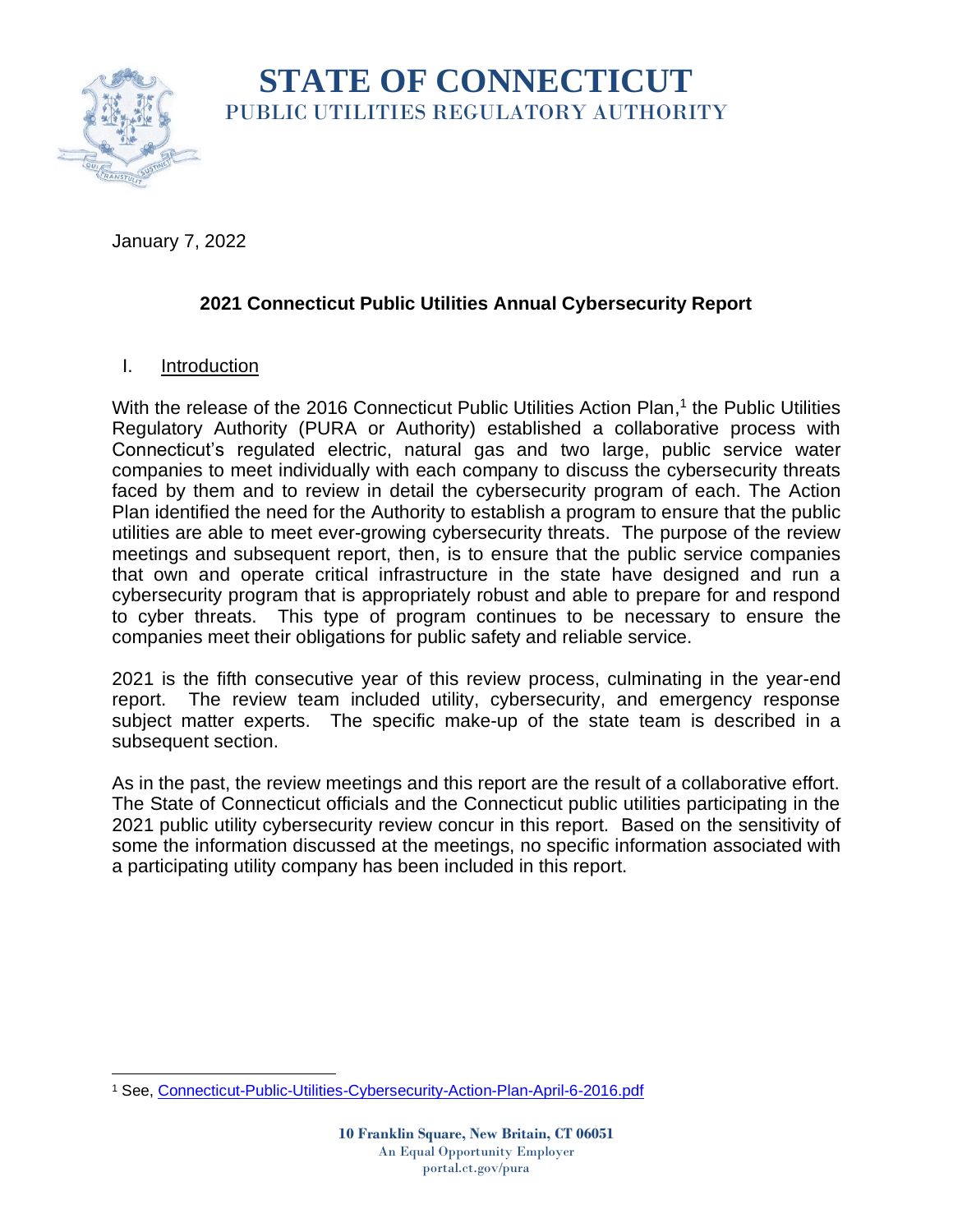#### II. Meeting Framework

The Authority, its state agency partners, and participating utility companies followed the framework established by the Cybersecurity Action Plan. The framework calls for separate annual meetings with the following utility companies: The Connecticut Light and Power Company d/b/a Eversource Energy, Avangrid, Connecticut Water Company and Aquarion Water Company. The meetings took place during August, September, and October of this calendar year.

A number of Connecticut officials participated in each of the reviews, including:

- Marissa Gillett; Chairman, PURA;
- Jeff Brown; Chief Information Security Officer, State of Connecticut;
- Brenda Bergeron; Principal Attorney, Division of Emergency Management and Homeland Security in the Department of Emergency Services and Public Protection;
- Stephen Capozzi; Supervisor of Technical Analysis, PURA; and
- David Palmbach; Intelligence Analyst, Connecticut Intelligence Center (CTIC).

The meetings followed the structure and process set up in PURA's Cybersecurity Action Plan dated April 6, 2016, with the lone exception being that meetings were held virtually. The meeting agenda was drafted by PURA and focused on three main topics:

- 1. Corporate Culture;
- 2. Threats; and
- 3. Cybersecurity Capability Maturity Model (C2M2);

First, participants emphasized and discussed corporate culture to ensure that each company's management, including the executive-level leadership, adopts a serious commitment to cybersecurity policy and practices. Next, specific threats faced by the companies during 2021 were discussed. Finally, each meeting incorporated a C2M2 review, which includes a technical review of specific company security controls. The C2M2 is a self-assessment tool, whereby each company reviews the risks and objectives of its cybersecurity program across various technical and managerial domains. The tool enables companies to prioritize objectives based on their cyber risk profile. The C2M2 details a list of practices that would need to be employed to meet the objectives for each technical domain. According to the tool, the more practices that are implemented by the company, the more mature the company's cybersecurity program is with respect to that domain. It is important to keep in mind that not all domains or objectives require significant action; all action is based on the specific cybersecurity risks as evaluated by the company.

For each meeting, the utilities developed their presentations within the established agenda and addressed the specific questions sent by PURA and its state agency partners ahead of the meeting.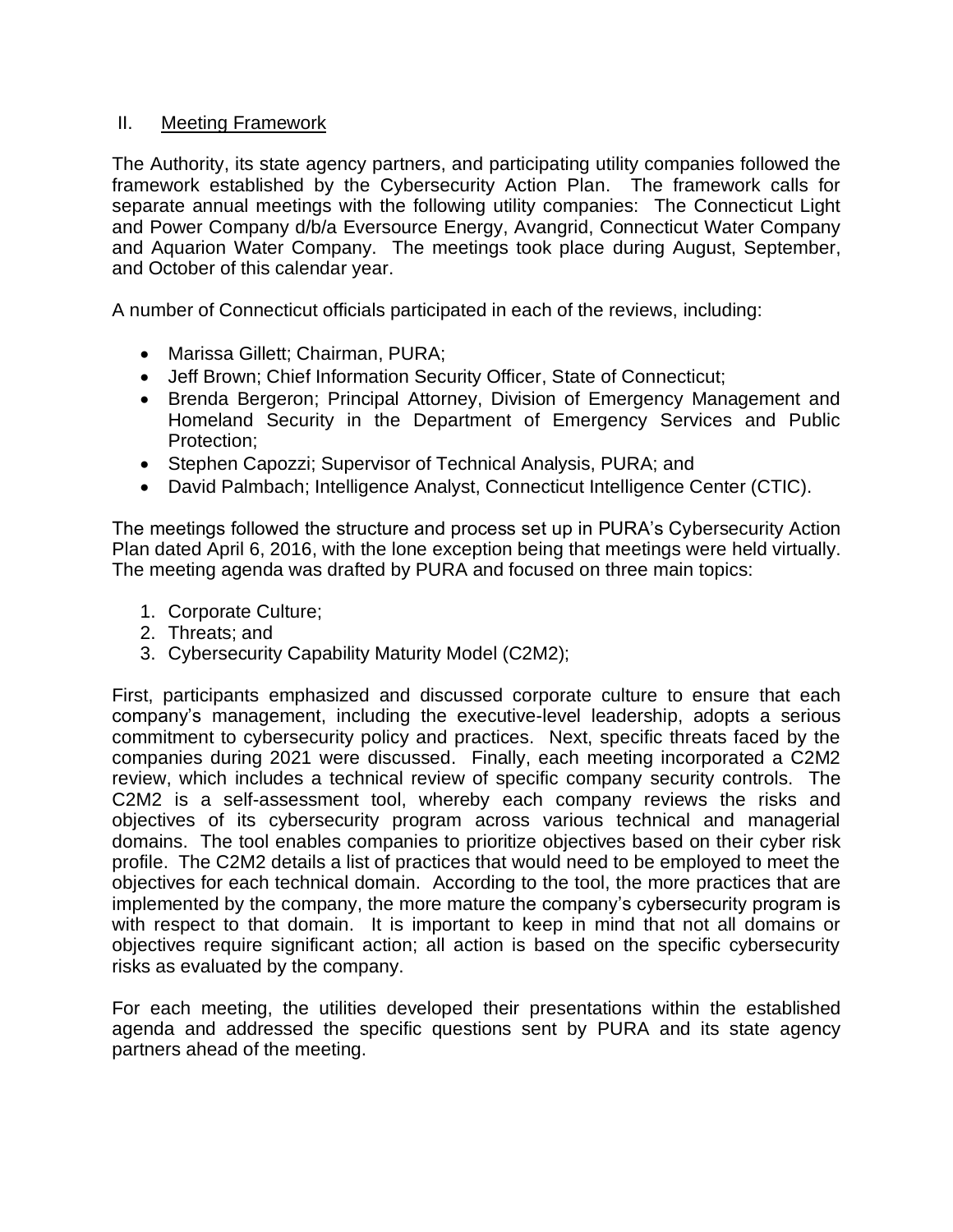Chief Executive Officers or senior managers led the company review session teams. The professional positions represented included cybersecurity leadership, physical and cyber risk management, operations, finance, human resources, network management and infrastructure services, customer service, threat and incident response management, and law, government relations and regulatory affairs management.

#### III. Threat Environment

#### Overview.

While the types of Cyber-attacks have remained fairly consistent with last year the quantity has continued to grow. As attacks such as phishing become more automated and easier to conduct, more unsophisticated malicious cyber actors are entering into the cybercriminal eco system. On the other side of the sophistication scale this year saw a record number of zero-day vulnerabilities exploited in the wild. Vulnerabilities such as ProxyLogon and Proxyshell resulted in a significant number of network intrusions and were exploited by a large variety of actors. The ransomware eco system has also continued to thrive as many new groups targeted entities within the United States this year and showed no signs of slowing down.

Phishing attempts continue to be the largest attack vector and pose a significant risk to all of the state's critical infrastructure entities. Phishing attempts are continually evolving as malicious cyber actors try to evade detection and bypass security measures. One common item that emerged from the meetings was that the lack of multi-factor authentication was the source of many successful hacks of utility vendors and business partners. Therefore, the review team cannot stress enough the importance of instituting multi-factor authentication as a security measure for all users that have access to information systems.

Noteworthy items in the 2021 threat environment are outlined below.

Prominent hacks. There were a number of prominent hacks during the year, including some direct attacks on companies in the energy and utilities industry.

Calendar year 2020 ended with the announcement of the widespread Solar Winds Orion software supply chain compromise which potentially impacted the networks of private and public sector entities, including government agencies and critical infrastructure companies.<sup>2</sup> This was discussed at length in the review meetings and has been discussed extensively in the cybersecurity industry for the past year.

In February, software developed by Accellion for providing file sharing software to public and private organizations, including those in the telecommunications and energy sectors, was exploited resulting in the potential leak of confidential information for entities using the software.<sup>3</sup> Similarly, in July a prominent supply-chain ransomware

<sup>&</sup>lt;sup>2</sup> See, CISA Issues Emergency Directive to Mitigate the Compromise of Solarwinds Orion Network

[Management Products | CISA](https://www.cisa.gov/news/2020/12/13/cisa-issues-emergency-directive-mitigate-compromise-solarwinds-orion-network) and [Supply Chain Compromise | CISA.](https://www.cisa.gov/supply-chain-compromise)

<sup>&</sup>lt;sup>3</sup> See, [Exploitation of Accellion File Transfer Appliance | CISA.](https://us-cert.cisa.gov/ncas/alerts/aa21-055a)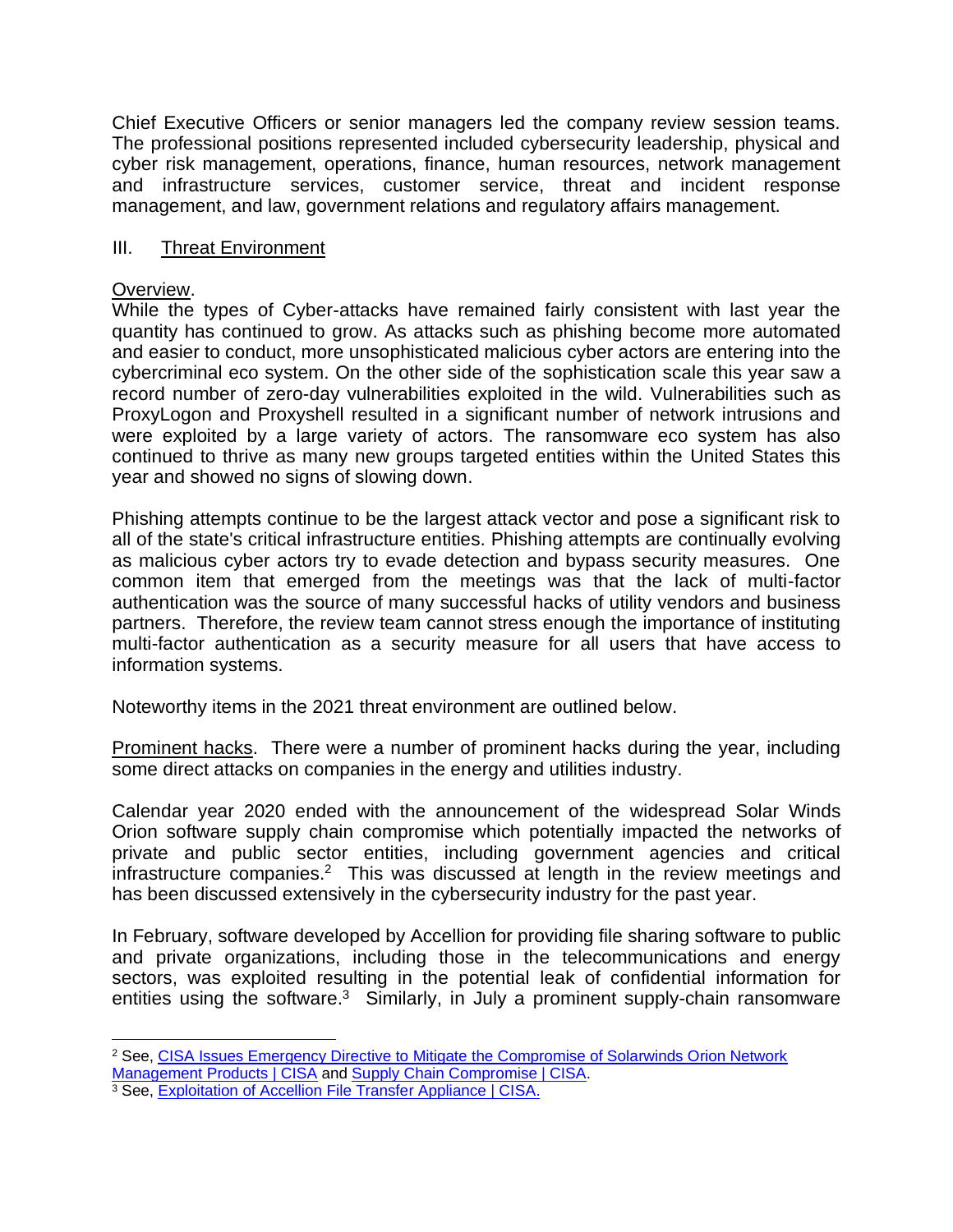attack on Kaseya VSA was announced.<sup>4</sup> A vulnerability in software used to provide IT management service was exploited, potentially affecting companies using the service.

In March, Microsoft identified several zero-day vulnerabilities in their Exchange servers that were being actively exploited by Chinese state actors. (can't paste source) They were able to compromise at least 30,000 devices in the United States alone. They triaged the devices they were able to gain access to and conduct further actions on objective for networks that were of the most value to them.

Additionally, the energy and utility sector saw some direct cyber compromises. In February, malicious cyber actors gained access to the supervisory control and data acquisition (SCADA) system at a water treatment plant in an attempt to manipulate the water treatment process.<sup>5</sup> The hackers exploited an outdated and unsupported computer operating system used for the utility's operations. Personnel prevented any control, and operations were not disrupted. Also, ransomware was deployed against the corporate IT systems of Colonial Pipeline.<sup>6</sup> Only the IT systems were affected in this hack, but operation technology systems were disconnected as a precaution, resulting in disrupted service.

The above compromises reveal a number of things. First, malicious cyber actors have continued to target the IT supply chain and third-party vendors as a means of gaining access to their intended targets network. The associated risk will likely increase as these types of services are relied on more and more by critical infrastructure companies. Second, malicious Cyber Actors have been able to gain access into many networks using legitimate credentials that were likely stolen in previous phishing campaigns or easily guessed based on previous data breaches. Therefore requiring multi-factor authentication – along with other security controls such as secure email gateways, DMARC, enforcing your password policy, updating software regularly, etc. – is a necessary practice to mitigate risk. The following mitigations are proven to reduce the risk of a cyber-attack: (1) requiring multi-factor authentication; (2) performing regular patch management; (3) establishment of accessible and protected system back-ups to include offline copies; (4) restrict access to resources to only those personnel with a true need. (5) collect and retain audit logs for a minimum of 90 days. The more frequent and newsworthy compromises of companies in the energy and utility sector demonstrate the need to develop a mature cybersecurity program.

<sup>4</sup> [CISA-FBI Guidance for MSPs and their Customers Affected by the Kaseya VSA Supply-Chain](https://us-cert.cisa.gov/ncas/current-activity/2021/07/04/cisa-fbi-guidance-msps-and-their-customers-affected-kaseya-vsa)  [Ransomware Attack | CISA](https://us-cert.cisa.gov/ncas/current-activity/2021/07/04/cisa-fbi-guidance-msps-and-their-customers-affected-kaseya-vsa)

<sup>&</sup>lt;sup>5</sup> [Compromise of U.S. Water Treatment Facility | CISA](https://us-cert.cisa.gov/ncas/alerts/aa21-042a)

<sup>6</sup> [DarkSide Ransomware: Best Practices for Preventing Business Disruption from Ransomware Attacks |](https://us-cert.cisa.gov/ncas/alerts/aa21-131a)  **[CISA](https://us-cert.cisa.gov/ncas/alerts/aa21-131a)**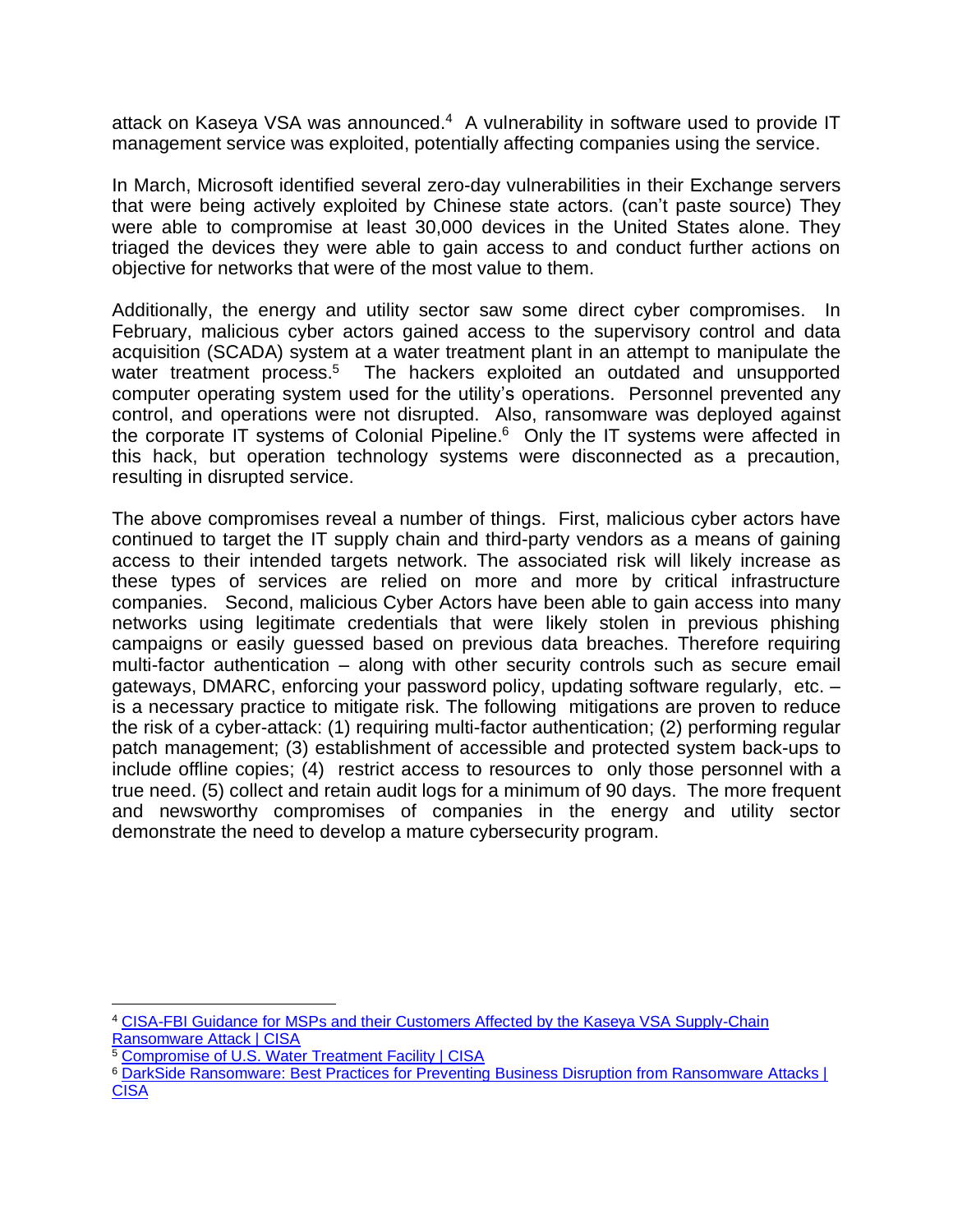Phishing. Phishing emails continue to be the main vector for successful cyber-attacks. Successful cybersecurity programs that result in low employee "click-rates" take a multipronged approach to educating employees. At a minimum, annual training for employees on general good phishing hygiene should occur. A successful program will conduct phishing campaigns with its employees and target things that employees care about, i.e. vacation time, payroll matters, upcoming holidays, COVID information, etc. Companies have documented an increased employee engagement with the training when they offer modules or programs that treat the training as a game where there may be some reward for successfully identifying phishing emails.

### IV. Notable Activities

Public Act 21-119. Public Act 21-119, An Act incentivizing the Adoption of Cybersecurity Standards for Businesses (Act) became effective on October 1, 2021.<sup>7</sup> The Act establishes protections for businesses if one of a number of industryrecognized cybersecurity frameworks is implemented. The Act identifies the following frameworks:

- 1. Framework for Improving Critical Infrastructure Cybersecurity by the National Institute of Standards and Technology (NIST);
- 2. NIST publication 800-171;
- 3. NIST publications 800-53 and 800-53a;
- 4. Federal Risk and Management Program Security Assessment Framework;
- 5. Center for Internet Security's "Center for Internet Security Critical Security Controls for Effective Cyber Defense"; and
- 6. International Organization for Standardization/International Electrotechnical Commission 27000-series security standards.

This addition to state policy necessitates a reevaluation of our review framework. First, the C2M2 framework is not included in the above list. Therefore, if a company were to continue to use the C2M2 to comply with our annual critical infrastructure review process, then it may be implementing redundant frameworks. Past reports found that the C2M2 may be nearing the end its useful life in these reviews, as it has been most helpful for the less mature cybersecurity programs. As cybersecurity programs matured within the utility companies, the benefit provided by the C2M2 review has waned. The key limitation in the C2M2 is that while it identifies a set of practices that should be in place to meet cyber objectives, it does naturally allow for a self-assessment of how well those practices are being implemented. The companies whose cyber programs are advancing began implementing portions of the NIST 800 series framework, which offers much more granularity with security controls than does the C2M2.

Due to the recent implementation of the Act, the companies had not had a chance to decide on a path forward. Accordingly, the review team will follow-up with the companies in early 2022 to consider whether and how any of the frameworks listed in

<sup>7</sup> [AN ACT INCENTIVIZING THE ADOPTION OF CYBERSECURITY STANDARDS FOR BUSINESSES.](https://www.cga.ct.gov/2021/ACT/PA/PDF/2021PA-00119-R00HB-06607-PA.PDF)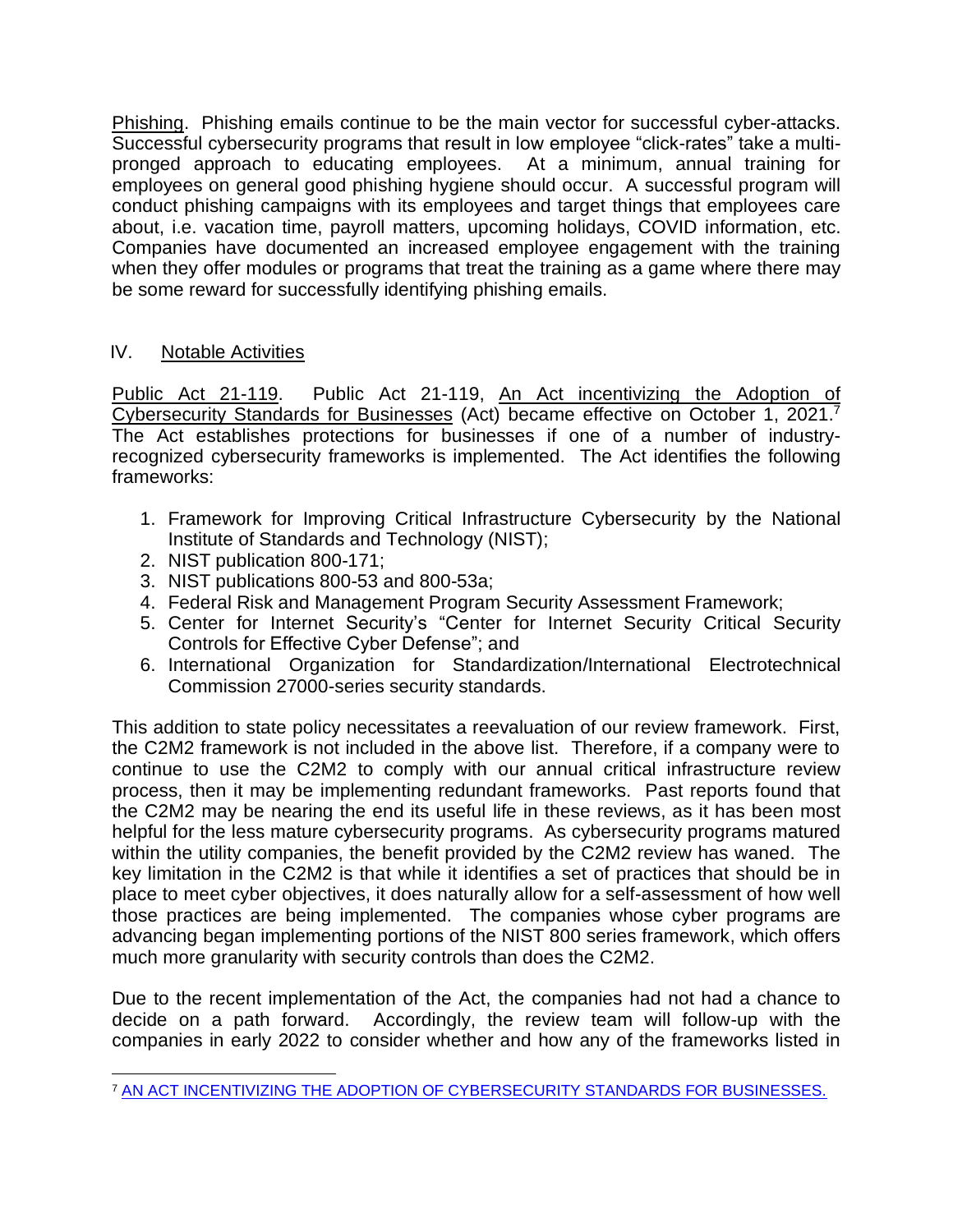the Act will be used for the technical review portion of the meetings, rather than the C2M2, in 2022 and beyond.

#### Opportunities for cybersecurity collaboration in the water wastewater industry.

In October 2021, CISA, along with other federal agencies, issued an advisory that highlighted "ongoing malicious cyber activity" targeting IT and OT systems in the water and wastewater sector.<sup>8</sup> The advisory was careful to note that this industry was not necessarily under threat of greater targeting than other sectors. Nevertheless, there are persistent cybersecurity threats sufficient to warrant a unique advisory from CISA.

Due partly to current events, and partly to its own findings, the review team identified an opportunity to both enhance the cooperation among the water organizations and to draft cybersecurity emergency response protocols specific to the water sector. The Authority itself regulates a handful of water investor-owned utilities and the Department of Public Health regulates many small community water systems. So while there are a large number of water organizations, the critical infrastructure review done annually includes only two of the investor-owned utilities: Aquarion Water Company and Connecticut Water Company. Room exists to engage the larger water community.

The state's Emergency Support Function #12-All Hazards Energy and Utilities Annex (ESF-12) specifies the utility-specific emergency response framework within the larger State Response Framework. $9$  ESF-12 is intended to enhance statewide coordination during emergency events to facilitate restoration and maintenance of the state's energy, utility, electric, gas, telecommunications, water, and wastewater public services. ESF-12 includes a Water Task Force that has a mission to plan and prepare the water sector for all hazards emergency incidents. That is a valuable tool that can be used to enhance cooperation among entities in the sector. Therefore, the review team will seek to establish a preparedness working group to develop water sector-specific cybersecurity plans and procedures for dealing with cyber disruptions.

Cultivating cybersecurity expertise in the state. Finding qualified personnel to implement a company's cybersecurity program is a continuing challenge due to the high demand for such qualified workers and the limited pool from which to draw; it is also the most important cybersecurity investment a company can make. The challenge is not limited to initial hiring process, but also in the retention of qualified personnel. Special attention needs to be made to ensure the state has qualified personnel in this area. One such effort currently underway that the review team wants to highlight is the partnership between the State of Connecticut and Eversource. Eversource's Chief Information Security Officer is an adjunct professor at Central Connecticut State University's Cybersecurity Program. This partnership helps provide Eversource with qualified individuals for internships during education and employment after completion. Other companies and public entities ought to connect with Eversource to assist in this project and network with qualified individuals coming out of the state universities.

<sup>&</sup>lt;sup>8</sup> See, [Ongoing Cyber Threats to U.S. Water and Wastewater Systems | CISA](https://us-cert.cisa.gov/ncas/alerts/aa21-287a)

<sup>9</sup> [https://portal.ct.gov/-/media/DEMHS/\\_docs/Plans-and-Publications/EHSP0061-SRF-ESF12--](https://portal.ct.gov/-/media/DEMHS/_docs/Plans-and-Publications/EHSP0061-SRF-ESF12--EnergyandUtilitiesAnnex.pdf) [EnergyandUtilitiesAnnex.pdf](https://portal.ct.gov/-/media/DEMHS/_docs/Plans-and-Publications/EHSP0061-SRF-ESF12--EnergyandUtilitiesAnnex.pdf)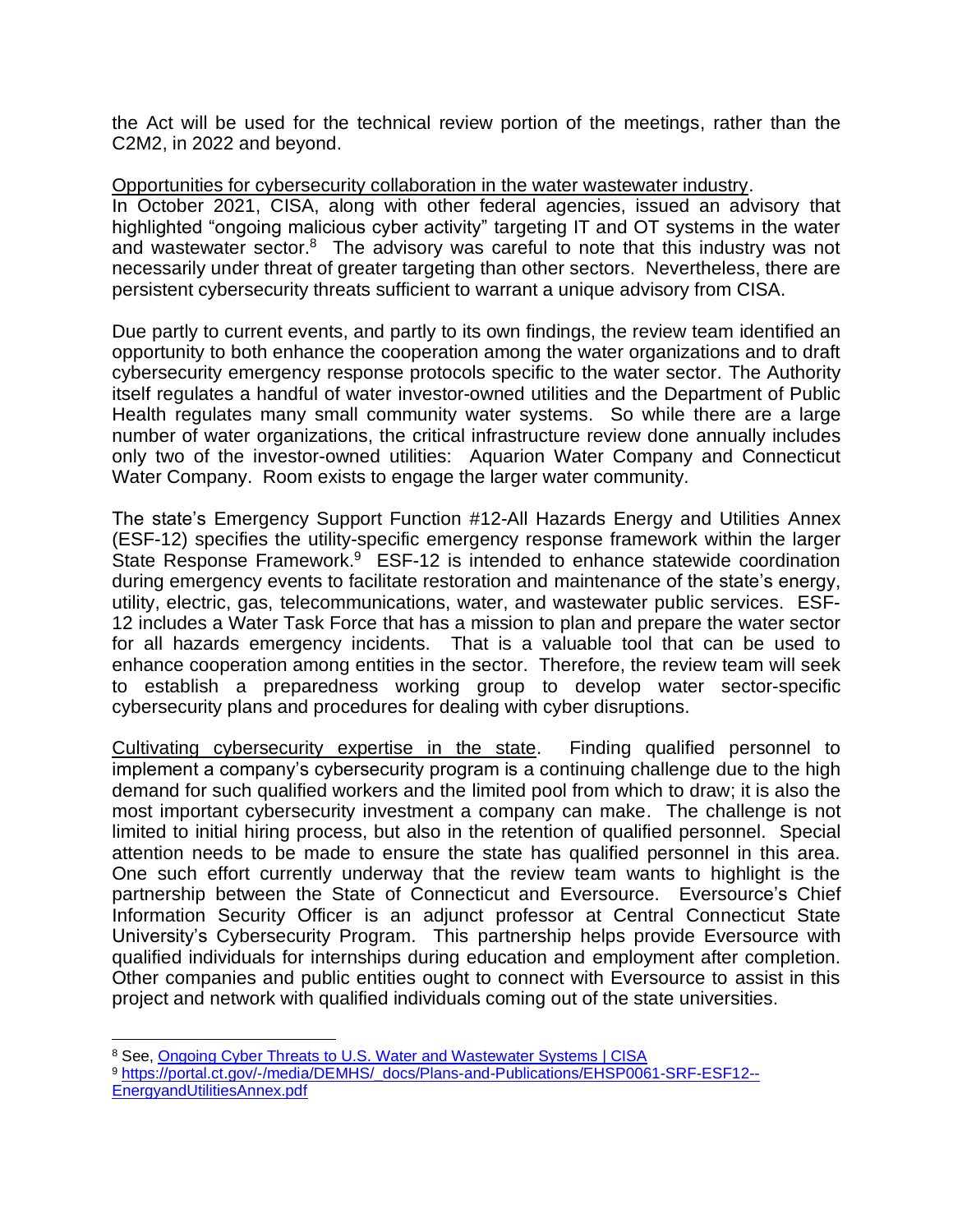GridEx VI. Every two years the North American Electric Reliability Corporation's (NERC) Electricity Information Sharing and Analysis Center (E-ISAC) runs a grid security exercise, known as GridEX, a national exercise that seeks to simulate cyber and physical attacks on the nation's electrical grid. NERC's objectives and goals for the 2021 exercise, GridEx VI, included:

- 1. Activate incident, operating, and crisis management response plans
- 2. Enhance coordination with government to facilitate restoration
- 3. Identify interdependence concerns with natural gas and telecommunications sectors
- 4. Exercise response to a supply chain-based compromise to critical components
- 5. Identify common mode and cyber operation concerns across interconnections

The State of Connecticut, local governments, and private businesses jointly participated in the exercise. The Division of Emergency Management and Homeland Security led a group of state and local entities in the exercise. The group identified a number of exercise goals. These goals were developed in part based on findings from previous annual cybersecurity critical infrastructure reports:

- 1. Test and update the state's Cyber Disruption Response Plan.
- 2. Test communications protocols for the electric distribution companies.
- 3. Further the public utility annual cybersecurity reviews to address gaps in evaluating emergency response.

The main focus of GridEx VI was to present region-wide disruptions to fuel oil and natural gas supply in New England. The exercise itself presented a number of specific scenarios that saw regional disruptions to the fuel supply, electric grid and communications grid. During the exercise, officials identified a number of lessonslearned and areas of improvement in the current cyber response plans and procedures.

The review group stresses the importance of utilities' participation in cyber disruption exercises. Since many utility emergency response plans and procedures are designed first around extreme weather events, it is necessary to exercise the plans in response to different types of events, including cyber-specific ones. Current procedures may not be directly applicable to cyber disruptions, which have their own particular needs that may be entirely unrelated to weather. Also, cyber exercises help identify areas of interdependence between public and private sector entities that can be disrupted during a large-scale cyber incident. For example, a utility's reliance on IT and communications systems can be severely hampered during a cyber incident, presenting communications challenges with customers and necessitating coordination with telecommunications providers. The disruptions to the fuel supply demonstrated the reliance on fuel oil for electricity generation and heating which reaches all facets of business and personal life. So while GridEx itself is targeted to electrical grid disruptions, the interdependent nature of critical infrastructure sectors must be understood. Exercises like GridEx VI present scenarios that expose vulnerabilities for all energy and utility companies (including